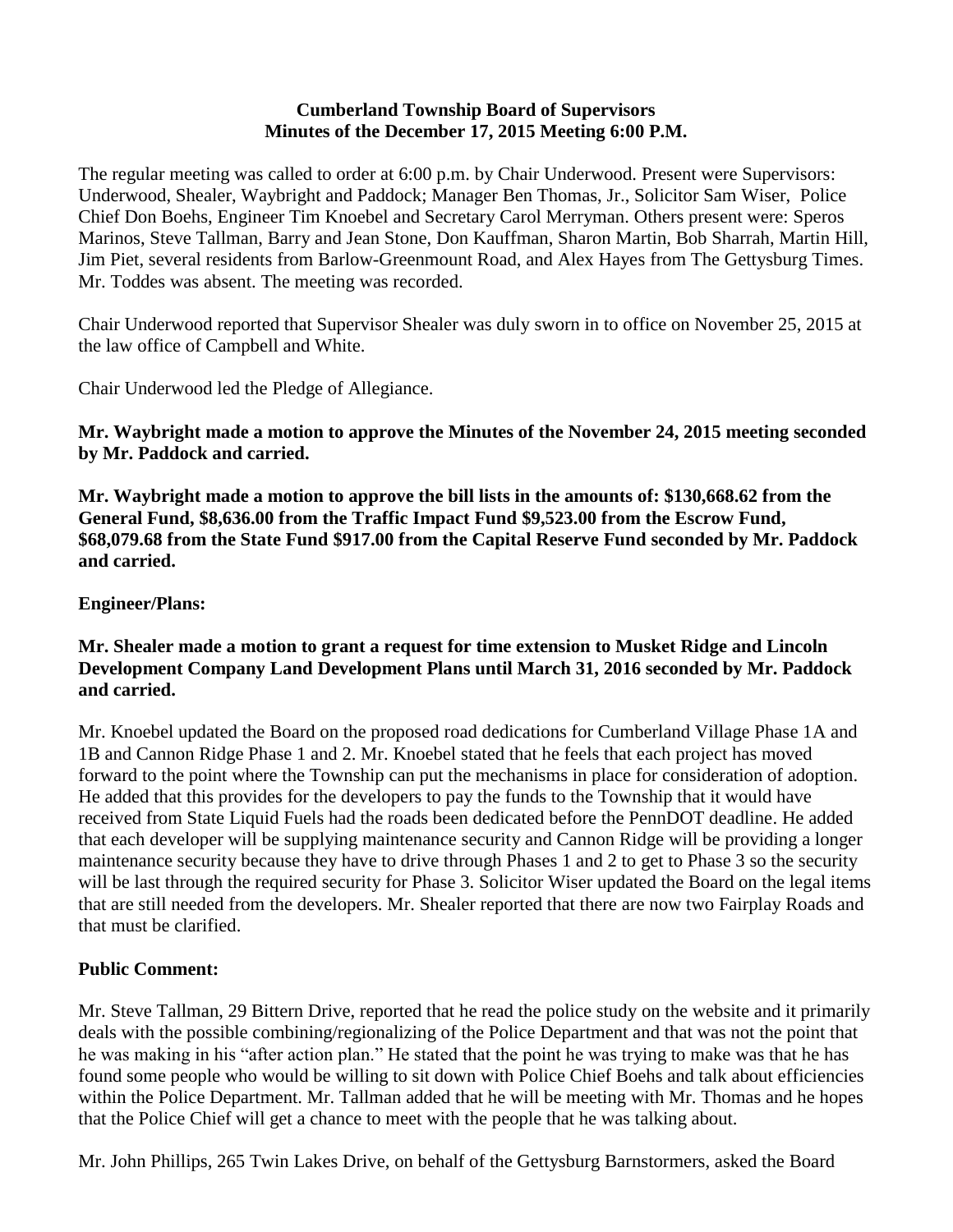about the status of the adoption of Airport Hazard Zoning. Mr. Thomas stated that is an item that he has on his itinerary to discuss with Mr. Wiser after the meeting. He added that the ordinance is written and he hopes to have it through the Planning review and on the agenda in about three months. Mr. Wiser added that there were a few other issues in the Zoning Ordinance that need to be cleaned up and he would like to make these amendments as a package to save some time and money. The Board asked to see this amendment package again. **Mr. Waybright made a motion to proceed with the Zoning Ordinance amendments seconded by Mr. Paddock and carried.**

Speros Marinos, 912 Baltimore Pike, asked that the meetings go back to 7:00 p.m. Mr. Marinos congratulated both Supervisor Waybright on his re-election and Mr. Shealer on his appointment. He added that he does believe in term limits and feels that it would be healthy to get different people involved. He also asked that the zoning be updated and his property.be restored to Commercial zoning.

## **Police Report:**

Police Chief Don Boehs presented a written and oral report of police activities for the month of November including; 493 complaints, 223 traffic stops, 121 combined arrests, 18 traffic accidents, 25 targeted enforcements and 8,874 patrol miles. He added that they assisted other agencies 14 times and they were assisted six times. Police Chief Boehs also reported that one police vehicle was to be sold this year and for various reasons it will have to be sold in 2016 along with one other vehicle.

#### **Active Business:**

Mr. Thomas presented a Power Point presentation of the 2016 budgets that received preliminary approval on November 24, 2015 and were placed on the Township's website. He added that a legal advertisement was placed in the Gettysburg Times and a copy of the budgets has been available here at the municipal building for public review for the required twenty days. Mr. Thomas explained that the revenues have continued to be analyzed as they have been received by the Township and "tweaks" have been made and he pointed out those changes for the Board and the residents present. Mr. Thomas reported that the budgets have been prepared with no tax increase and the taxes have not been increased since the 2009/2010 tax season. Mr. Thomas highlighted some of the revenues and expenditures and requested final approval of the budgets. **Mr. Waybright made a motion to approve the 2016 budgets, as presented by the Township Manager, seconded by Mr. Paddock and carried.**

#### **Mr. Waybright made a motion to approve the 2016 Tax Resolutions seconded by Mr. Paddock and carried.**

# **2016 TAX RESOLUTION**

**BE IT RESOLVED THAT** the Tax Millage for 2016 is set at 1.5 mills Real Estate for General Fund purposes and an additional .25 mills for restricted Fire Department funding purposes (Fire Tax).

**BE IT RESOLVED THAT** the Per Capita Resolution of 1953 is re-enacted for 2016 without change. The tax rate is \$5.00; two percent (2%) discount; and ten percent (10%) penalty.

**BE IT RESOLVED THAT** the ½% Earned Income and Profits Tax Ordinance of 2011 is re-enacted for 2016 without change.

**BE IT RESOLVED THAT** the \$52.00 Annual Local Services Tax Ordinance of 2007 is re-enacted for 2016 without change.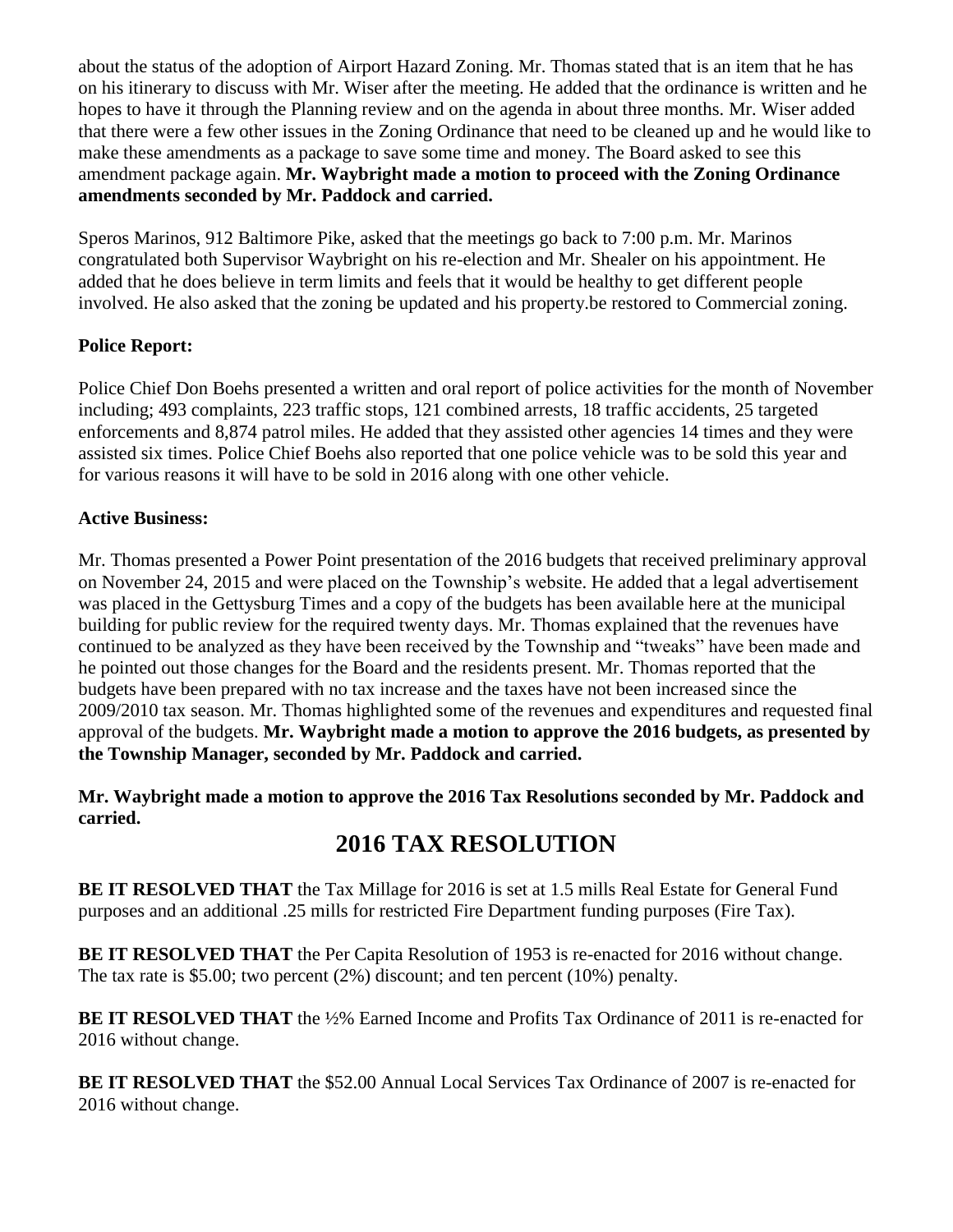**BE IT RESOLVED THAT** the Amusement Tax Ordinance of 2014 continues without change in 2016. The rate of 10% (5% which is payable to the Gettysburg Area School District in accordance with its Resolution and the Local Tax Enabling Act) of the admission price to each and every amusement within the Township of Cumberland for which the individual price of admission is \$1.00 or more; **or** the rate of 2% (1% which is payable to the Gettysburg Area School District in accordance with its Resolution and the Local Tax Enabling Act) of the participation price to each and every amusement within the Township of Cumberland for which the individual price of participation is \$1.00 or more.

**BE IT RESOLVED THAT** the Realty Transfer Tax Ordinance of 2008 is re-enacted for 2016 without change. The tax rate is one percent with Cumberland Township receiving .5% and Gettysburg Area School District receiving .5%.

# **ENACTED AND ORDAINED** this 17<sup>th</sup> Day of December, 2015.

Mr. Thomas reported that the Township has received a letter from the Adams County Council of Governments regarding a financial consideration of \$500.00 to the Rescue Mission to assist them in their recycling efforts specifically for electronic recycling. He added that every municipality in the county is being asked to contribute. Mr. Thomas also reported that the Township's budget that was just approved included a \$6,000.00 donation to the Rescue Mission. Chair Underwood added that she is waiting to hear back from the Rescue Mission regarding how they would like the check or checks to be made out (if the \$500.00 for the electronic recycling needs to be a separate check.)

#### **Mr. Paddock made a motion seconded by Mr. Waybright and carried to hold the Reorganization meeting at 4:00 p.m. on January 4, 2016.**

**Solicitor –** Executive Session needed

## **Committee Reports and comments from Board Members:**

**Finance –** The committee is asking for authorization to transfer the final \$35,000.00 from the General Fund to the Capital Reserve Fund, as budgeted for 2015, and the additional principle loan payment of \$30,000.00 to Orrstown Bank. **Mr. Shealer made a motion to authorize the transfer of \$35,000.00 from the General Fund to the Capital Reserve Fund seconded by Mr. Waybright and carried. Mr. Shealer also made a motion to make an additional principle payment of \$30,000.00 to Orrstown Bank for the Maintenance Building loan seconded by Mr. Waybright and carried. Public Safety** – The committee is requesting the Board's approval for the Adams County Radio Equipment Subscriber Agreement. Mr. Wiser stated that he has reviewed the agreement and made a few unsubstantial revisions and feels that it is ready for approval. **Mr. Paddock made a motion to approve the Adams County Radio Subscriber Agreement seconded by Mr. Waybright and carried. Planning/Zoning –** There will be a Joint Comprehensive Plan meeting on January 5, 2016 at 3:00 p.m. Chair Underwood reminded everyone that the Adams County Office of Planning and Development is moving to a new location in the Agricultural Building on Old Harrisburg Road. Mr. Paddock reported that the County Planning Office has offered to act as a consultant in preparing the Township's Zoning Ordinance after the Comprehensive Plan has been adopted and they will come to a meeting to discuss it. **CTA –** Mr. Shealer reported that the bridge at the bottom of the hill on Rt. 116 just below the Township Building is scheduled for reconstruction in 2018. A meeting was held with the utilities and PennDOT and there are some lines that will need to be relocated. He added that their engineer is working on paperwork to get a 75% reimbursement from PennDOT for the relocation of the lines. He added that if the paperwork is not turned in in time, the reimbursement will be 50%.

**COG –** The meeting was this morning and much of the discussion revolved around the electronic recycling.

**GMA –** The Board will be meeting with the Township's representative on the board in January.